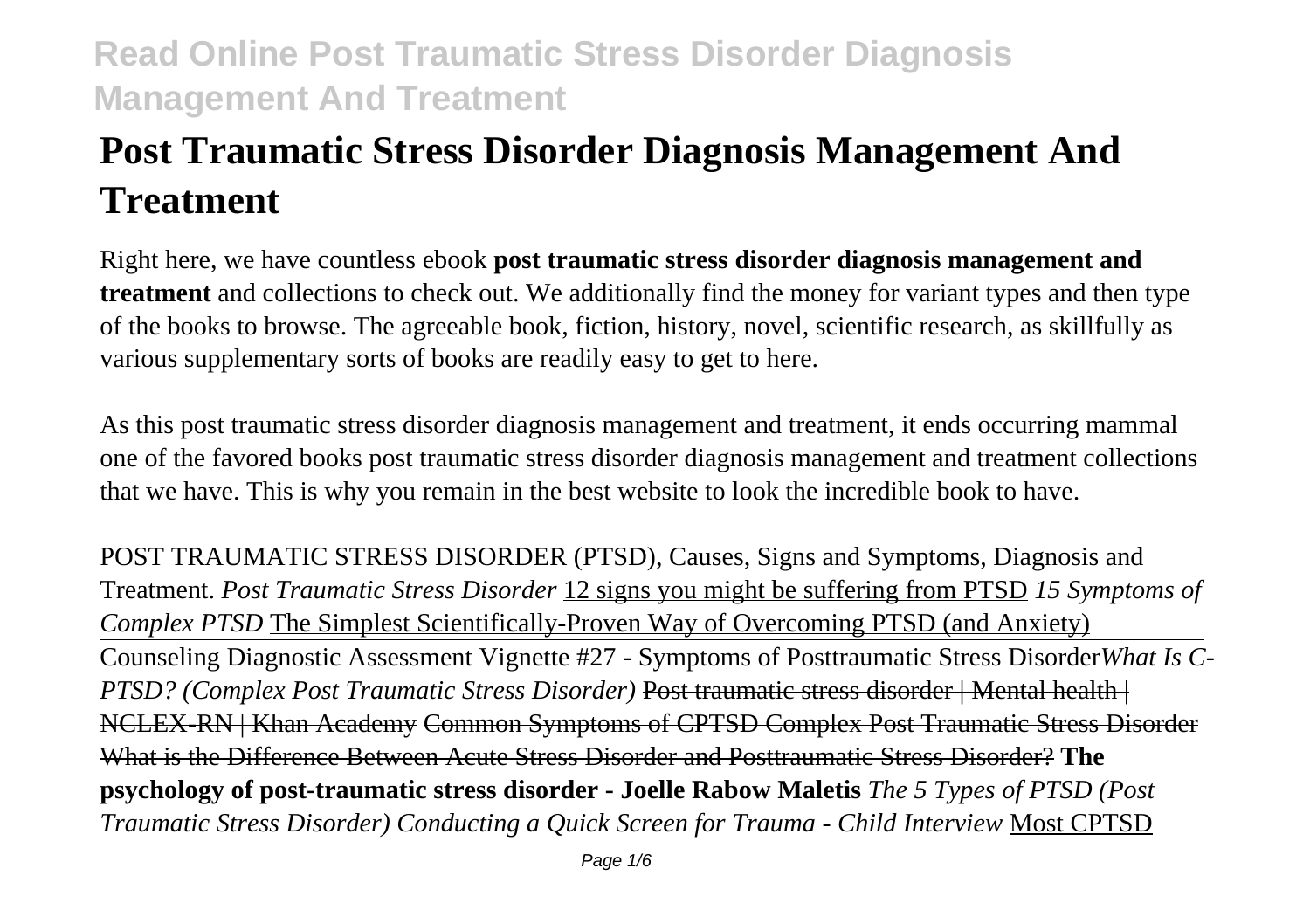Treatments Don't Work. Here's What Does. After Narcissism - 5 Overwhelming Symptoms Of C-PTSD PTSD after Narcissistic Abuse

Do People TRIGGER You? CPTSD and Why We ISOLATE Symptoms of CPTSD Complex Post Traumatic Stress Disorder The Various Ways to Diagnose PTSD What Is Dissociation \u0026 How Do We Deal With It? *QUIET BORDERLINE! What is it? What Is Complex PTSD? Understanding Symptoms \u0026 Patterns* PTSD - Post-Traumatic Stress Disorder *\"What is CPTSD?\" Simple Definition - Complex Post-Traumatic Stress Disorder* COMPLEX PTSD (Post-Traumatic Stress Disorder) Post Traumatic Slave Syndrome. How Is It Different From PTSD? | AJ+ Opinion Posttraumatic Stress Disorder <del>What is Post-Traumatic Stress Disorder? What Are the Signs of PTSD?</del> **Posttraumatic stress disorder (PTSD) - an Osmosis Preview** Post Traumatic Stress Disorder **Diagnosis** 

Post-traumatic stress disorder (PTSD) is a potential diagnosis in anyone who has experienced or witnessed a traumatic event — be aware that this encompasses repeated or multiple events that may have occurred recently, or many month or years before.

### Diagnosis | Diagnosis | Post-traumatic stress disorder ...

Post-traumatic stress disorder diagnosis It's normal to feel upset and confused after a traumatic event, but most people naturally improve after a few weeks. If you're still experiencing problems after 4 weeks, or if you're having extreme or worrying symptoms, it's recommended to speak to your GP.

#### Post-traumatic stress disorder diagnosis - Mental Health UK

Post-traumatic stress disorder (PTSD) is a type of anxiety disorder which you may develop after being Page 2/6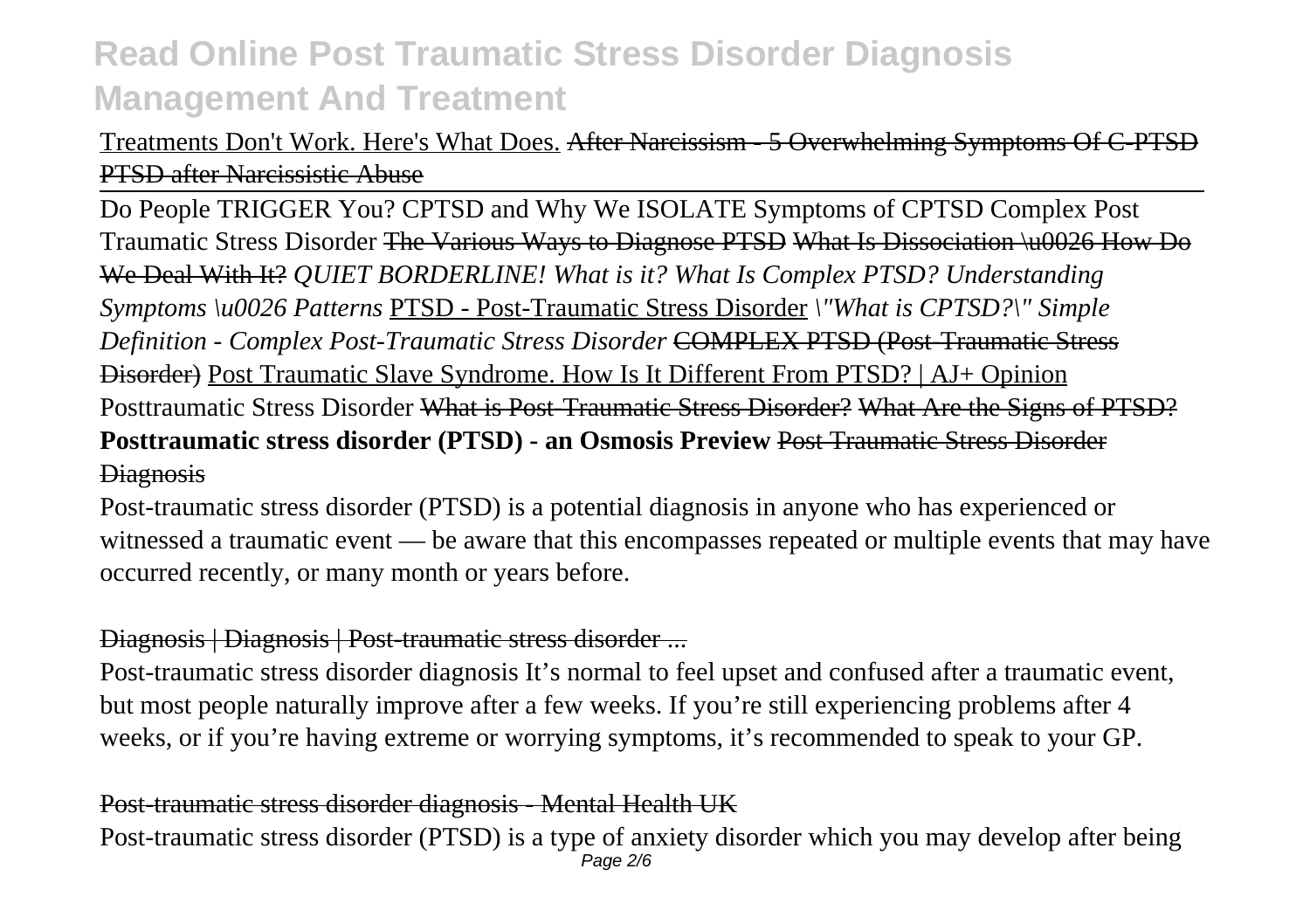involved in, or witnessing, traumatic events. The condition was first recognised in war veterans and has been known by a variety of names, such as 'shell shock'.

#### Post-traumatic stress disorder (PTSD) - Mind

Post-traumatic stress disorder (PTSD) is a mental health condition that's triggered by a terrifying event either experiencing it or witnessing it. Symptoms may include flashbacks, nightmares and severe anxiety, as well as uncontrollable thoughts about the event.

## Post-traumatic stress disorder (PTSD) - Symptoms and ...

You read that right. Post Traumatic Stress Disorder is a physical brain injury. PTSD is not a processing disorder which randomly affects some people. Extreme stress, as defined above, alters brain chemistry. For reasons which are not entirely clear, extreme stress shrinks the cerebral cortex.

## Some Medical Issues in Post Traumatic Stress Disorder Claims

Post-traumatic stress disorder should be suspected if the person has experienced a traumatic event and presents with any of the following: Re-experiencing symptoms — which may occur in the daytime when the person is awake (flashbacks, or intrusive images or thoughts) or as nightmares when asleep. This is the most characteristic symptom.

### Post-traumatic stress disorder | Topics A to Z | CKS | NICE

Post-traumatic stress disorder (PTSD) is an anxiety disorder caused by very stressful, frightening or distressing events. Symptoms of post-traumatic stress disorder (PTSD) Someone with PTSD often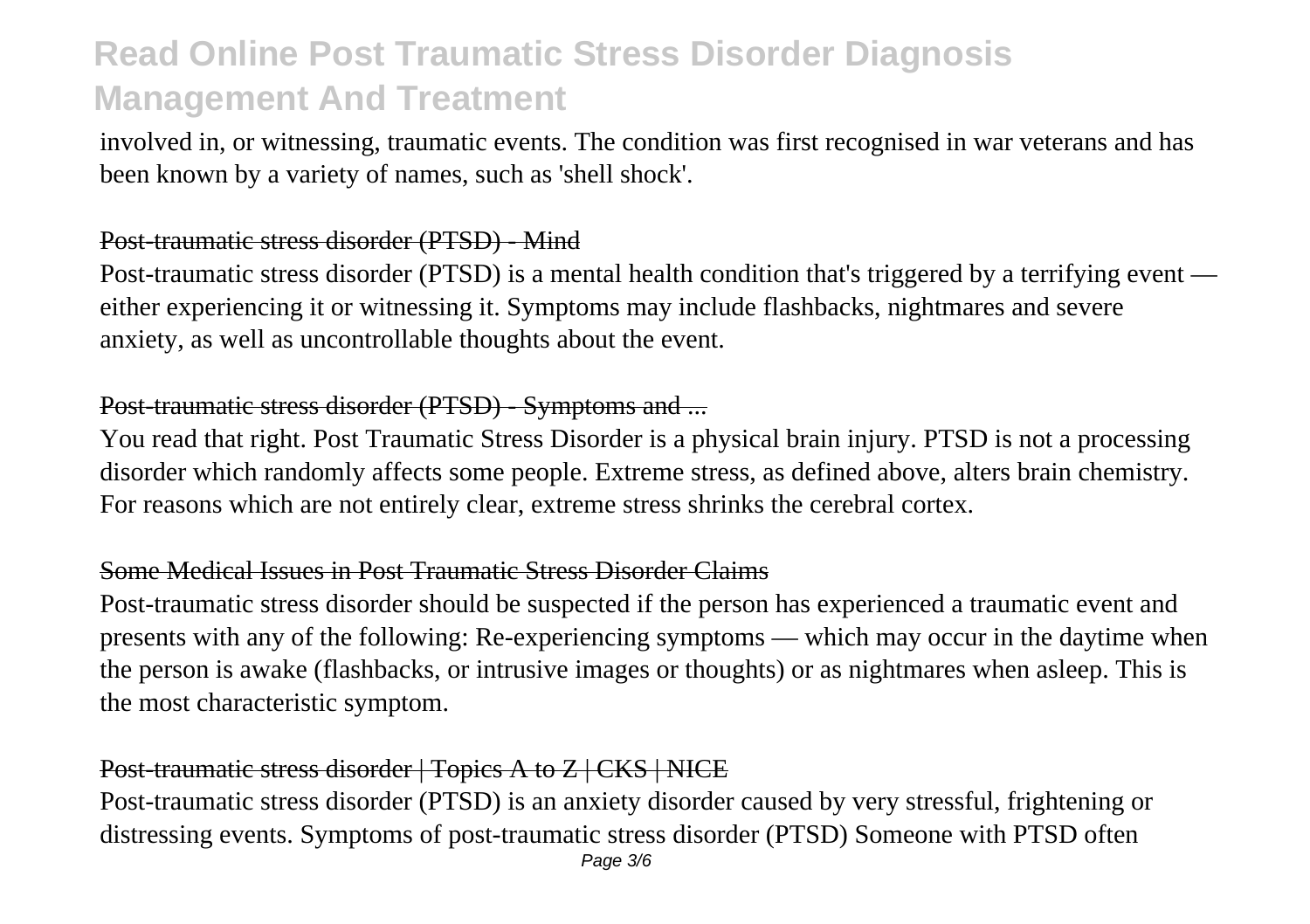relives the traumatic event through nightmares and flashbacks, and may experience feelings of isolation, irritability and guilt.

### Post-traumatic stress disorder (PTSD) - NHS

Complex PTSD The symptoms of post-traumatic stress disorder (PTSD) can have a significant impact on your day-to-day life. In most cases, the symptoms develop during the first month after a traumatic event. But in a minority of cases, there may be a delay of months or even years before symptoms start to appear.

### Post-traumatic stress disorder (PTSD) - Symptoms - NHS

First recognized as a condition that affects war veterans, post-traumatic stress disorder (PTSD) can be caused by any number of traumatic events, such as a car accident, natural disaster, near-death experience, or other isolated acts of violence or abuse.

#### Complex PTSD: Symptoms, Diagnosis, and Treatment

Complex post-traumatic stress disorder (complex PTSD, sometimes abbreviated to c-PTSD or CPTSD) is a condition where you experience some symptoms of PTSD along with some additional symptoms, such as: difficulty controlling your emotions feeling very hostile or distrustful towards the world constant feelings of emptiness or hopelessness

## Post-traumatic stress disorder (PTSD) - Mind

All that you need to know about Post-traumatic Stress Disorder (PTSD) Learn how to overcome Page 4/6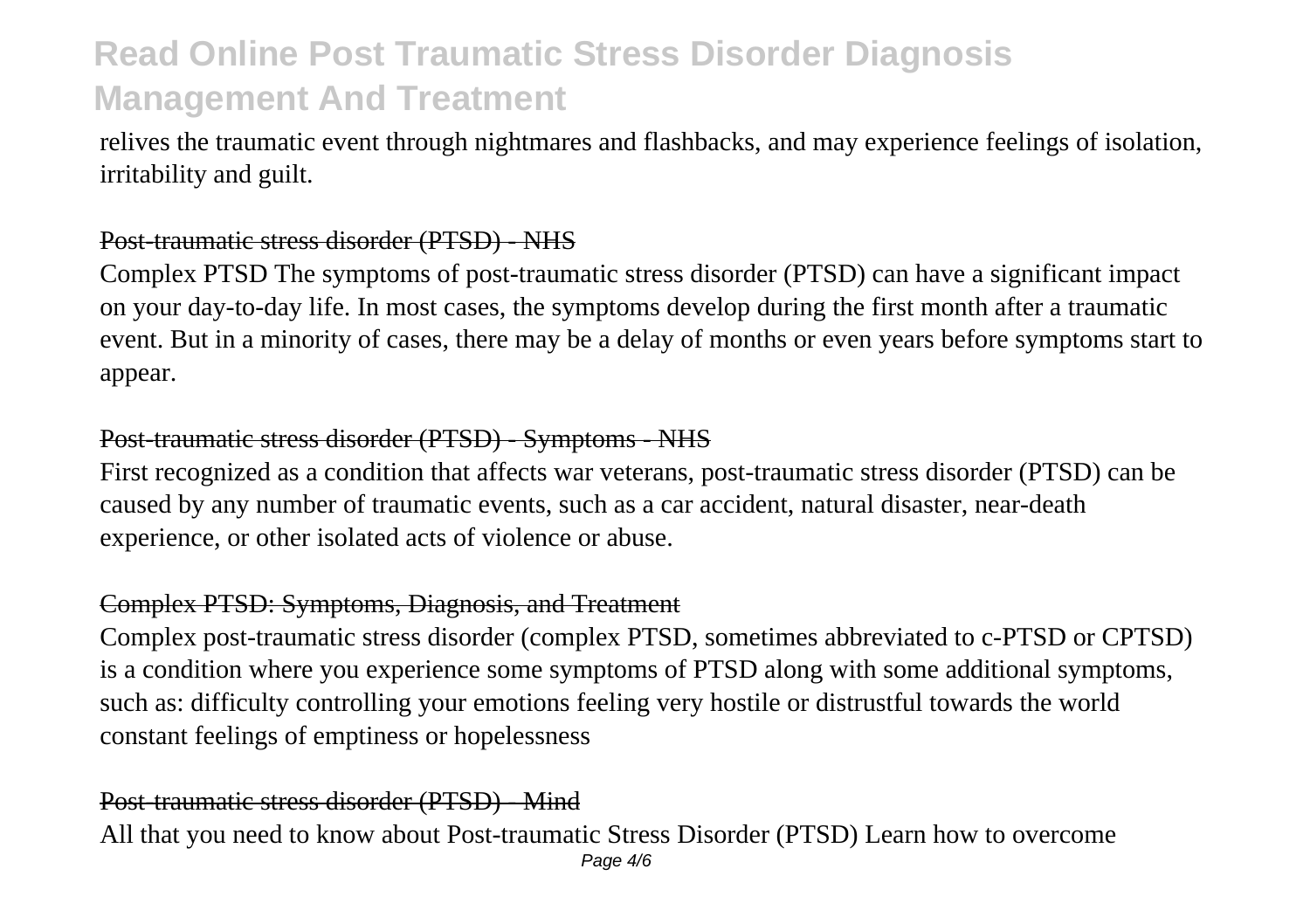distressing PTSD symptoms, Causes And Treatment

#### Post-traumatic stress disorder (PTSD) - Symptoms, Causes ...

In the weeks after a traumatic event, you may develop an anxiety disorder called acute stress disorder (ASD). ASD typically occurs within one month of a traumatic event. It lasts at least three...

#### Acute Stress Disorder: Causes, Symptoms, and Diagnosis

Post-traumatic stress disorder (PTSD), sometimes known as shell shock or combat stress, occurs after you experience severe trauma or a life-threatening event. It's normal for your mind and body to be in shock after such an event, but this normal response becomes PTSD when your nervous system gets "stuck."

#### PTSD in Military Veterans - HelpGuide.org

Post-traumatic stress disorder (PTSD) can develop in the hours or days after a traumatic event, but they can also be delayed by weeks or months. It will usually start within six months of the traumatic event.

#### Symptoms of post-traumatic stress disorder (PTSD) - Mental ...

Post-traumatic stress disorder ( PTSD) is a mental disorder that can develop after a person is exposed to a traumatic event, such as sexual assault, warfare, traffic collisions, child abuse, or other threats on a person's life. Symptoms may include disturbing thoughts, feelings, or dreams related to the events, mental or physical distress to trauma -related cues, attempts to avoid trauma-related cues, alterations in how a person thinks and feels, and an increase in the fight-or-flight response.